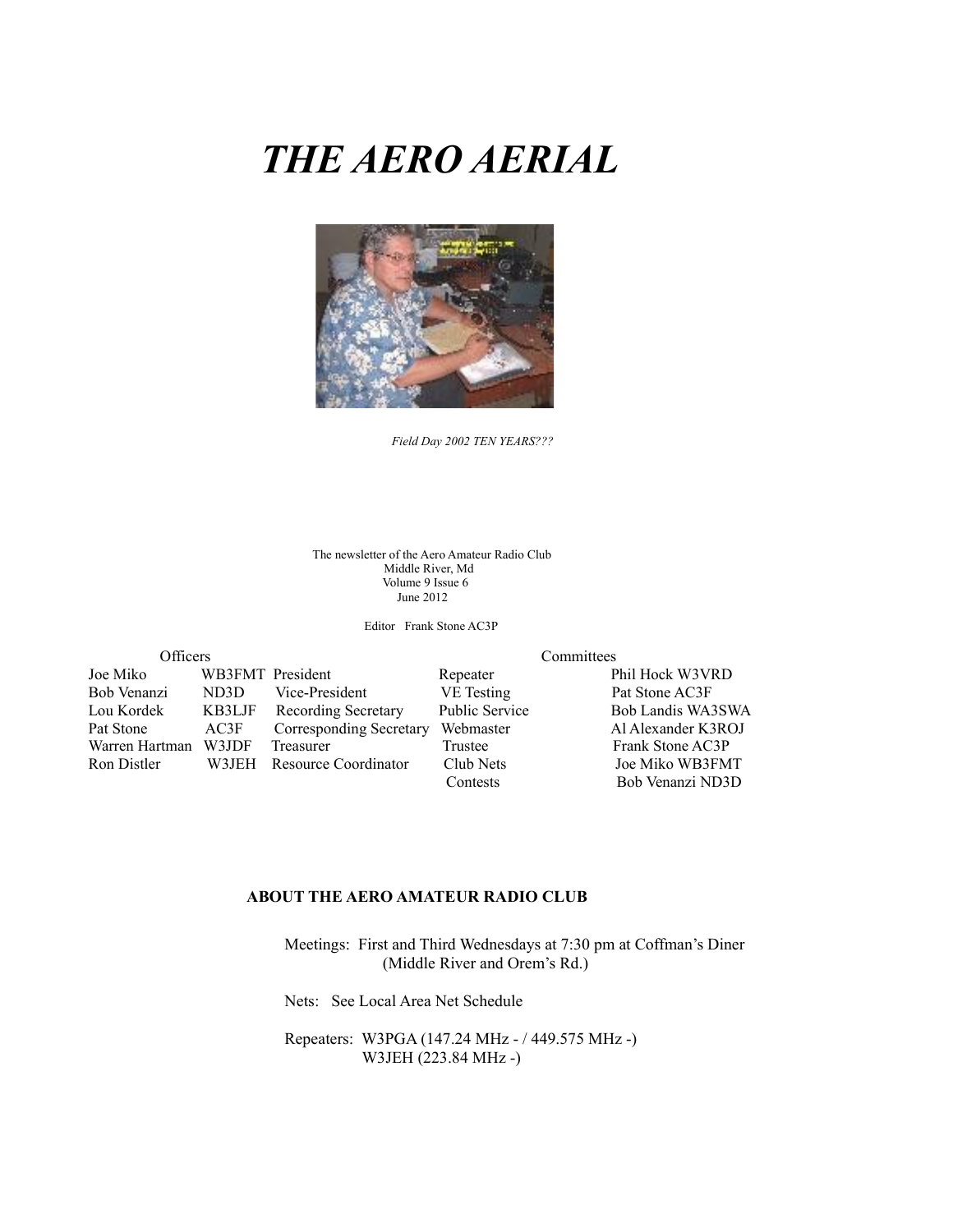## **LOCAL AREA NETS**

#### **Day Time Frequency (MHz) NET NAME**

| Daily      | $9 - 10$ am       | 147.33  | <b>ORIOLE</b> Net                 |
|------------|-------------------|---------|-----------------------------------|
| Daily      | 6 pm              | 3.820   | Maryland Emergency Phone Net      |
| Daily      | $6:30 - 7$ pm     | 146.670 | <b>Baltimore Traffic Net</b>      |
| Daily      | 7 pm and 10 pm    | 3.643   | Maryland/DC/Delaware Traffic Net  |
| $2nd$ Tues | $7:30 \text{ pm}$ | 146.670 | <b>Baltimore County RACES Net</b> |
| $2nd$ Wed. | 8 pm              | 28.445  | <b>AERO ARC Net</b>               |
| $4th$ Wed  | 8 pm              | 147.240 | <b>AERO ARC Net</b>               |
| $5th$ Wed. | 8 pm              | 449.575 | <b>AERO ARC Net</b>               |

## **Aero Net Reports**

### **April**

#### **10 Meters: WB3FMT (NCS) KB3EK AC3P W3VRD J0VE 2 Meter: WB3FMT (NCS) AC3P W3VRD KB3EK KB3LJF**

## **Station Activities**

**WA3SWA** has a new Wouxon HT. **ND3D** is on the FAR Scholarship Committee. **K3ROJ** is cultivating the veggies again this year. **AC3F** anxiously awaiting the end of another school year. Congrats to new Extra **KB3LJF**. **KB3PGN** is learning the VE ropes. **AK3RX** is selling his HF station.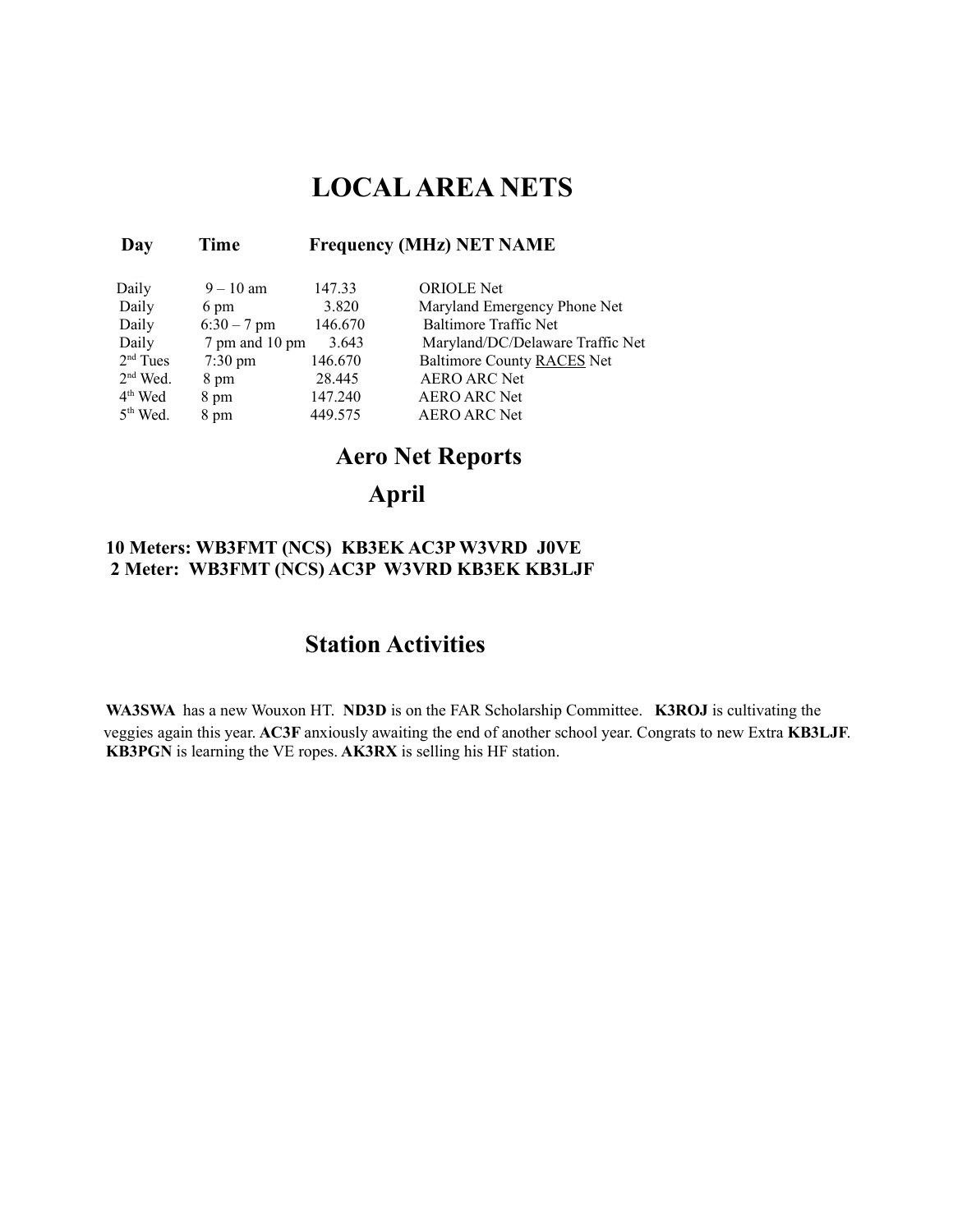# **Coffman's Cannonball Express**



As is customary every second meeting in May, the club elections were held on the 16th. The train no sooner pulled into the station and it chugged out with everyone not even realizing they were on board.

At the beginning of the meeting, regular rules were suspended and the floor was open for nominations for club officers. Bob, WA3SWA, made a motion that all the current club officers be re-elected. Phil, W3VRD, seconded the motion and a show of hands was made to make it unanimous. It happened so fast that Lou, KB3LJF, didn't realize that he was on the train as it left the station. Joe, WB3FMT, thought he was the only one on the train.

The final result was that the Aero Amateur Radio Club Officers for 2012-2013 are:

| Joe Miko             | WB3FMT President |                            |
|----------------------|------------------|----------------------------|
| Bob Venanzi          | ND3D             | Vice-President             |
| Lou Kordek           |                  | KB3LJF Recording Secretary |
| Pat Stone            | AC3F             | Corresponding Secretary    |
| Warren Hartman W3JDF |                  | Treasurer                  |
| Ron Distler          |                  | W3JEH Resource Coordinator |

## **VE Corner** *by AC3F*

## **Testing to Return To White Marsh**

Beginning with the September Test Session, VE exams will return to the White Marsh Branch of the Baltimore County Public Library. Testing at White Marsh will be on the following Saturdays:

> September 22 November 24 2013 January 26 March 23 May 11.

All test sessions will begin at 1 p.m.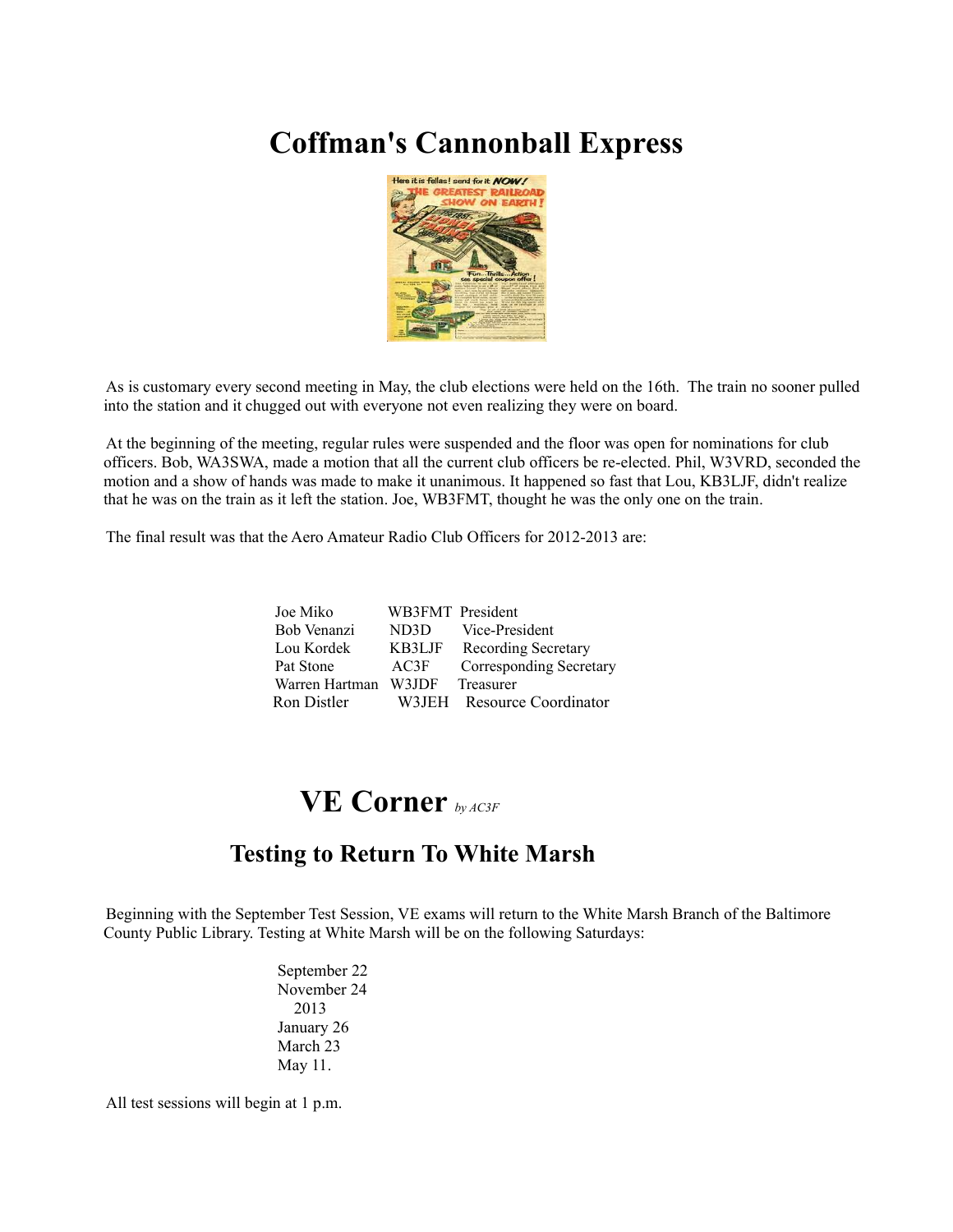# **Remembering MGY (SK)**





During the weekend of April 14-15 there were many commemorations of the ill-fated RMS Titanic which went down after striking an iceberg and losing 1500 souls 100 years ago. There were wreath layings to honor the victims. There was the re-release of a movie in 3D. There were even cruises to the disaster site with passengers in 1912 garb and dining with the menu that was served at the time.

The amateur radio community did not let this 100th anniversary pass unnoticed either. There were many special event stations on the air over the weekend to honor the memory of Titanic radio operators, Jack Philips and Harold Bride. Both men sent out the "CQD" alerting other ships at sea for the need of help. Jack Philips did not survive the sinking, but Harold Bride did and continued to send lists of survivors to New York from the Marconi Room of SS Carpathia.

Many of the Aero Club's members participated in making contacts with the special event stations that were on the air. The stations worked were as follows:

KM1CC (Marconi Museum) Chatham, MA. worked KB3EK, ND3D, AC3F, AC3P, W3PGA K1T (Marconi Wireless Radio Site) AC3P K3MGY (Titanic Memorial Association Catonsville, Md.) AC3P W3PGA W0S (Titanic Museum Branson, Mo.) ND3D VO1MGY (Admiralty House Meseum, Newfoundland ) AC3P W3PGA GR100MGY (Surrey, England Jack Philips Memorial) AC3F AC3P ND3D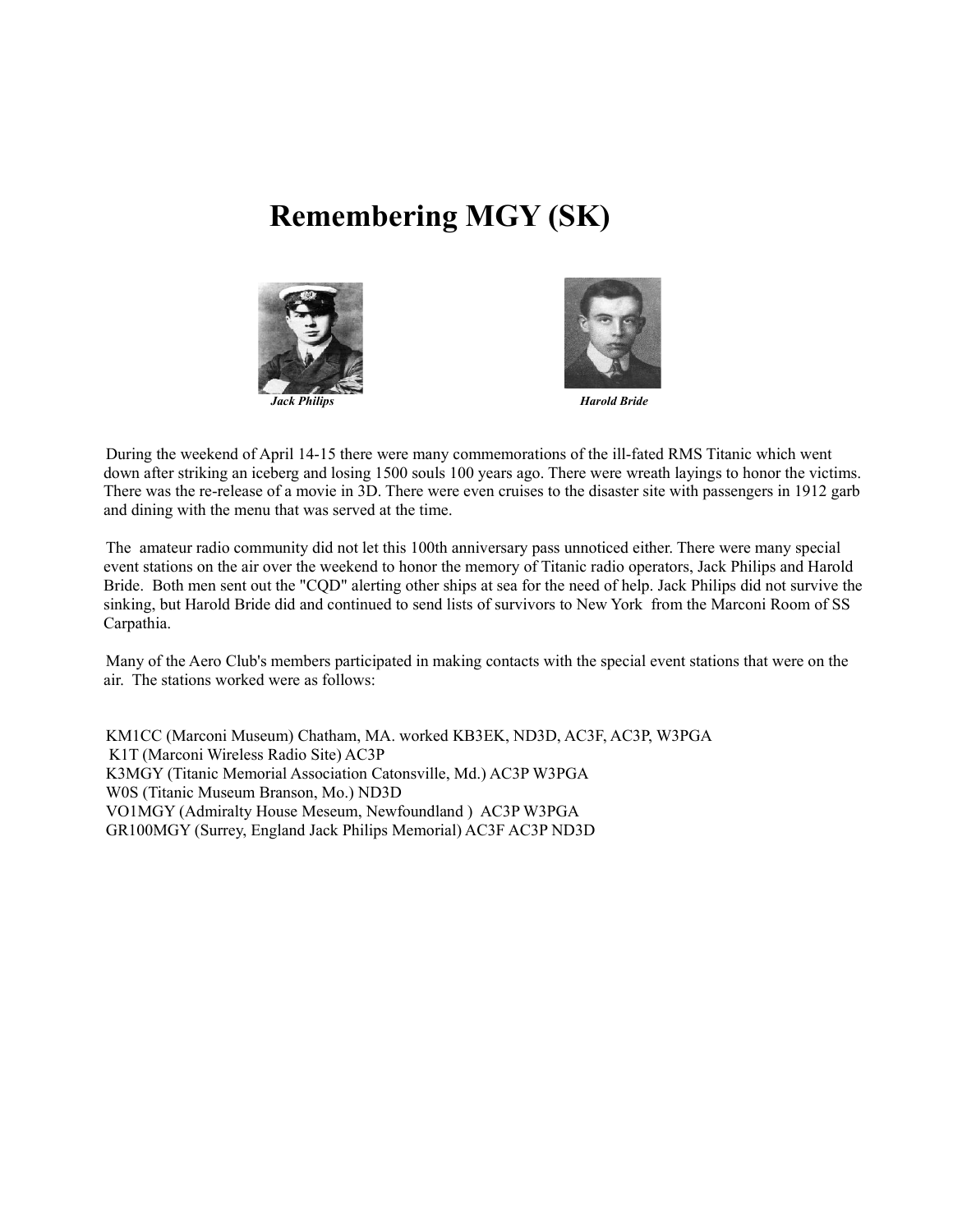# **Field Day 2012**

Field Day this year will be held at Essex Sky Park on Diffendal Rd off of Back River Neck Rd. Setup will begin at 5 pm. This year we will be setting up shelters in addition to the stations and antennas. We will need as many people as possible to help with setup on Friday and breakdown on Sunday.

As in previous years we plan to run Class 3A and a VHF Station.

Directions:

The Skypark is located at 1401 Diffendall Road, in Essex Maryland. It is approximately 4.6 miles south of intersection of Eastern Boulevard MD 150 and Stemmers Run Road.

From Eastern Blvd. and Stemmers Run road go South on Stemmers Run Road it turns into Back River Neck Road. Stay on Back River Neck Road for approximately 4.1 miles you will see an Airport sign Essex Skypark. Mike the right turn go about ½ mile the Field Day site is on the right just before the parking lot.

You can also reach the Airport by taking Baltimore Beltway I695 past exit 35 or JFK I95 (exit 33SB or 64NB) and going toward Essex. After passing Pulaski Highway RT 40 (exit 35)stay in the left lane and take RT 702. Stay on RT 702 till the end it runs into Back River Neck Road. Go about 1.6 miles and you will see the Airport sign on the right. Make a right turn an go about  $\frac{1}{2}$  mile. The site is on the right.

If you plan a fly-in the Airport's FAA designation is W48, located on the Washington Sectional and is 3 nm SE of Baltimore City. Use CTAF/UNICOM 122.7.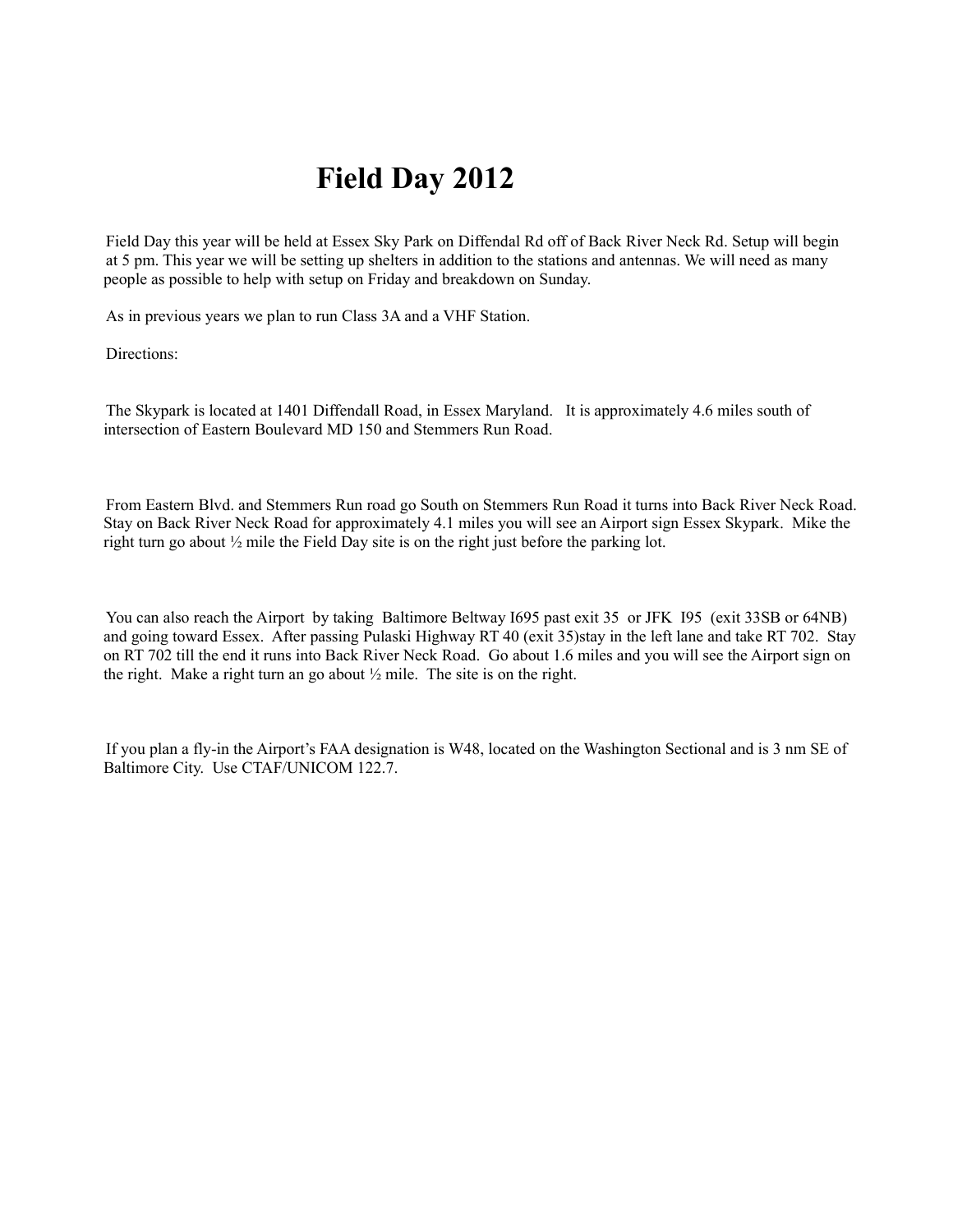# **Jove Checks In On Ten**



Every now and then the 10 meter band will be open during the Aero Club's monthly nets. When that happens many stations from other states check in and are most welcome.

Recently over the past few months a DX station about 400 million miles distant has been checking in on 28.445 MHz quite regularly.

Many of us who check into the 10 meter net have noticed QRN that sounds like waves on a beach throughout the net. We even noted that the noise increases and decreases in strength.

During an episode of the television show The Universe, it was mentioned that the planet Jupiter emits radio waves and that one of the sounds is that of ocean waves. Further investigation by this writer turned a website with the sounds of Jupiter with audio files of the recorded signals . The noise heard during the Aero to meter net sounds almost identical the recording of a Jovian L burst. The reader can hear the at http://www.radiosky.com/rjcentral.html.

Perhaps we should rename our 10 meter get together The Aero ARC Ten Meter and Radio Astronomy Net.

*Ed Note: During the May 10 meter net Jupiter had already set and the sound of waves was gone.*

## **Venus to Block Sun**

*At least she will make a try*



On June 5th at 6:03 P.M. a very rare celestial event will take place. The planet Venus will be aligned between the Sun and Earth and will be seen to cross the our nearest star. This phenomenon happens in pairs every 243 years. The first of the current pair took place in 2004. This June's event closes out the pair and it will not happen again until December 2117.

On the day of the transit, Joe WB3FMT and Frank AC3P will set up "Mt. Essex Observatory" to record the transit from Essex Skypark. Club members are invited to stop by between 6 and 7 p.m. and take a look through the telescope.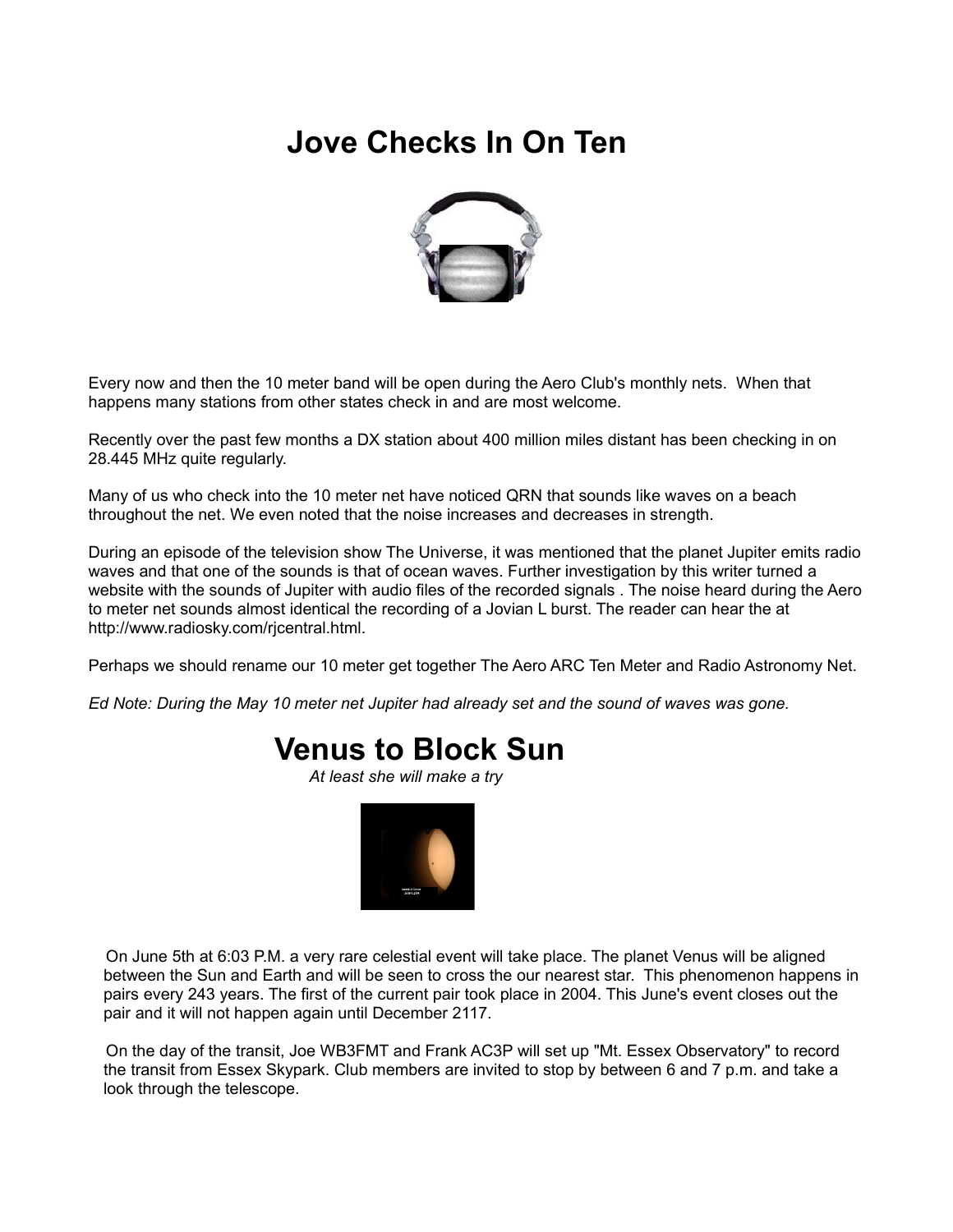

# **June 2012**

|                                                                               |    |                                         |                                         |    |                                          | 2                                        |
|-------------------------------------------------------------------------------|----|-----------------------------------------|-----------------------------------------|----|------------------------------------------|------------------------------------------|
| 3                                                                             |    | <b>Venus Transit</b><br>$6 - 8$ pm<br>5 | <b>Meeting Coffman's</b><br>7:30 pm     | 7  |                                          | <b>ARRL</b><br><b>VHF QSO Party</b><br>9 |
| <b>ARRL</b><br><b>VHF QSO PARTY</b><br><b>Mannassas Fest</b><br>www.w4ovh.org | 4  |                                         | 6<br>10 Meter Net<br>28.445 Mhz<br>8 pm |    | 8                                        |                                          |
| 10                                                                            | 11 | 12                                      | 13                                      | 14 | 15                                       | 16                                       |
|                                                                               |    |                                         | <b>Meeting Coffman's</b><br>$7:30$ pm   |    | <b>Field Day</b><br><b>Essex Skypark</b> | <b>Field Day</b><br><b>Essex Skypark</b> |
| 17                                                                            | 18 | 19                                      | 20                                      | 21 | 22                                       | 23                                       |
| <b>Field Day</b><br><b>Essex Skypark</b>                                      |    |                                         | 2 Meter Net<br>8 pm                     |    |                                          | Harrisburg<br>Hamfest<br>www.w3uu.org    |
| 24                                                                            | 25 | 26                                      | 27                                      | 28 | 29                                       | 30                                       |
|                                                                               |    |                                         |                                         |    |                                          |                                          |
|                                                                               |    |                                         |                                         |    |                                          |                                          |